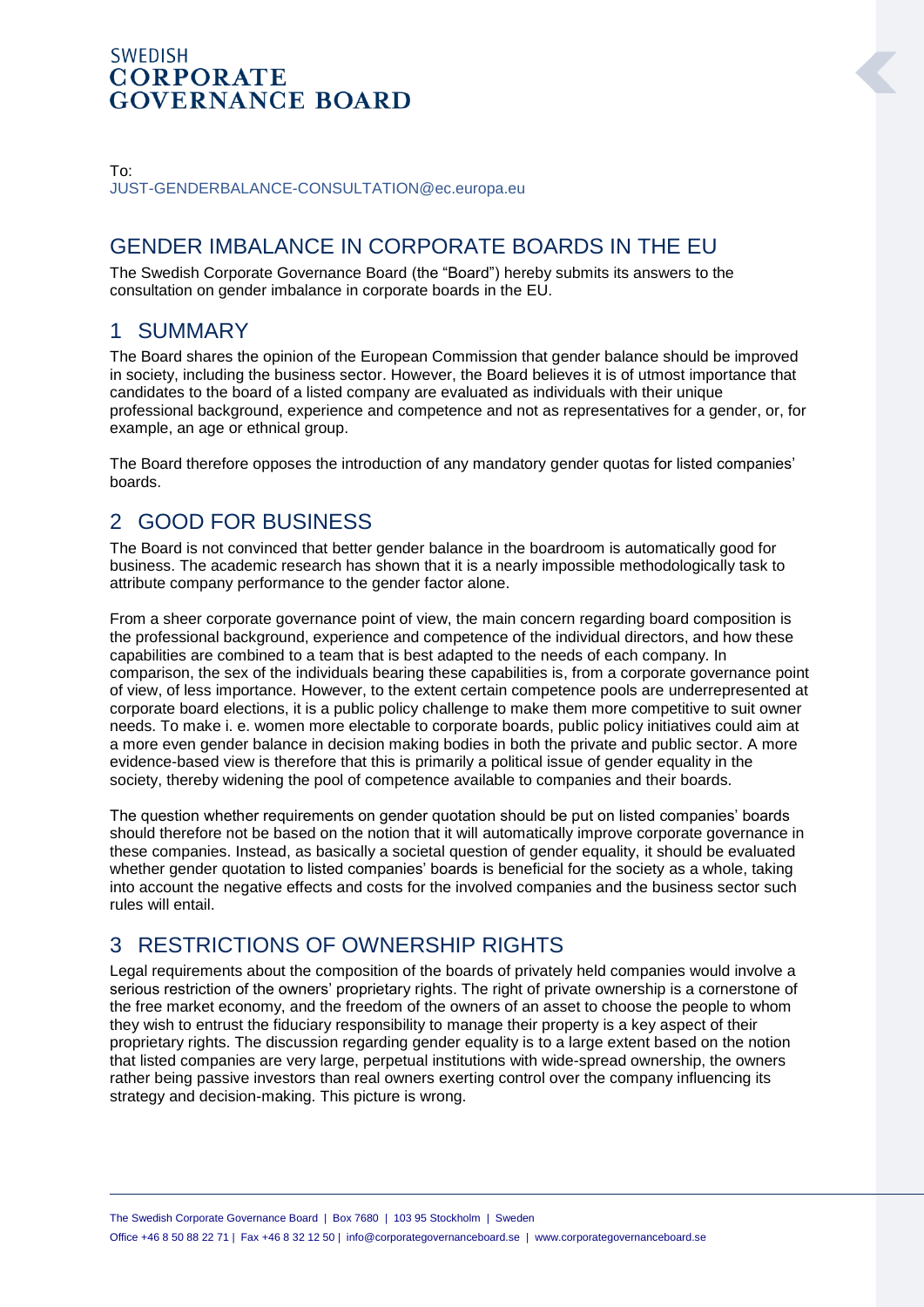#### **SWEDISH CORPORATE GOVERNANCE BOARD**

To introduce restrictions for listed companies only will mean less attractiveness compared to having the company unlisted. All restrictions involve costs, meaning that listed companies will bear costs that companies with other ownership forms or companies from outside the EU will not incur.

Another consequence is the weakening of the responsibility for the company borne by a company owner. A key aspect of this responsibility is to choose the best possible board of the company to the benefit of all shareholders. However, if the owners' freedom to do so is being curbed by legal prescriptions, their responsibility for the company will be correspondingly diluted. Instead this responsibility may increasingly have to be assumed by the society. Each minor step in this direction may not be seriously detrimental to the companies concerned, but if consecutive steps of this kind follow over longer periods of time it may have serious repercussions on the functioning of the free market economy.

## 4 IMPROVING GENDER BALANCE IN THE BUSINESS SECTOR

Mandatory quotas of gender composition of listed companies' boards may be counteractive to the much more important purpose of increasing gender equality in the business sector at large, in particular at higher management positions. The development in Sweden during ten years of strong pressure on listed companies to increase the share of women on boards is illustrative in this respect, see the diagram below.

As shown in the diagram, the share of women on board seats in all listed companies increased from about 6 percent in 2002 to close to 23 percent in 2011 (the preliminary 2012 figure is 23.8%, and among the 30 largest listed companies close to 27 percent). During the same period the share of women in senior management positions has grown at a remarkably more modest pace, from about 11 to 15 percent. Furthermore, what cannot be seen in the diagram is that most of these positions are functional manager positions (finance, marketing, investor relations, human resources etc.) rather than general manager positions. In fact the share of female CEOs remains at a meager 3 percent level, lower than in many comparable countries.



Source: AP2 Index of Share of Women in Swedish Listed Companies, June 2011

Some additional data:

- Some additional data:<br>Source: SIS Ägarservice <br>Share of women in Chair positions 3%
	- Share of women in Chair positions

Hence the significant increase in the share of women on boards has not been associated with a corresponding increase of women in top management and even less in business leadership positions – a development which would have involved a much larger number of women and have greater effects from a societal gender equality point of view. Instead a widening gap has been created between the share of women on boards and in the types of positions that make up the main